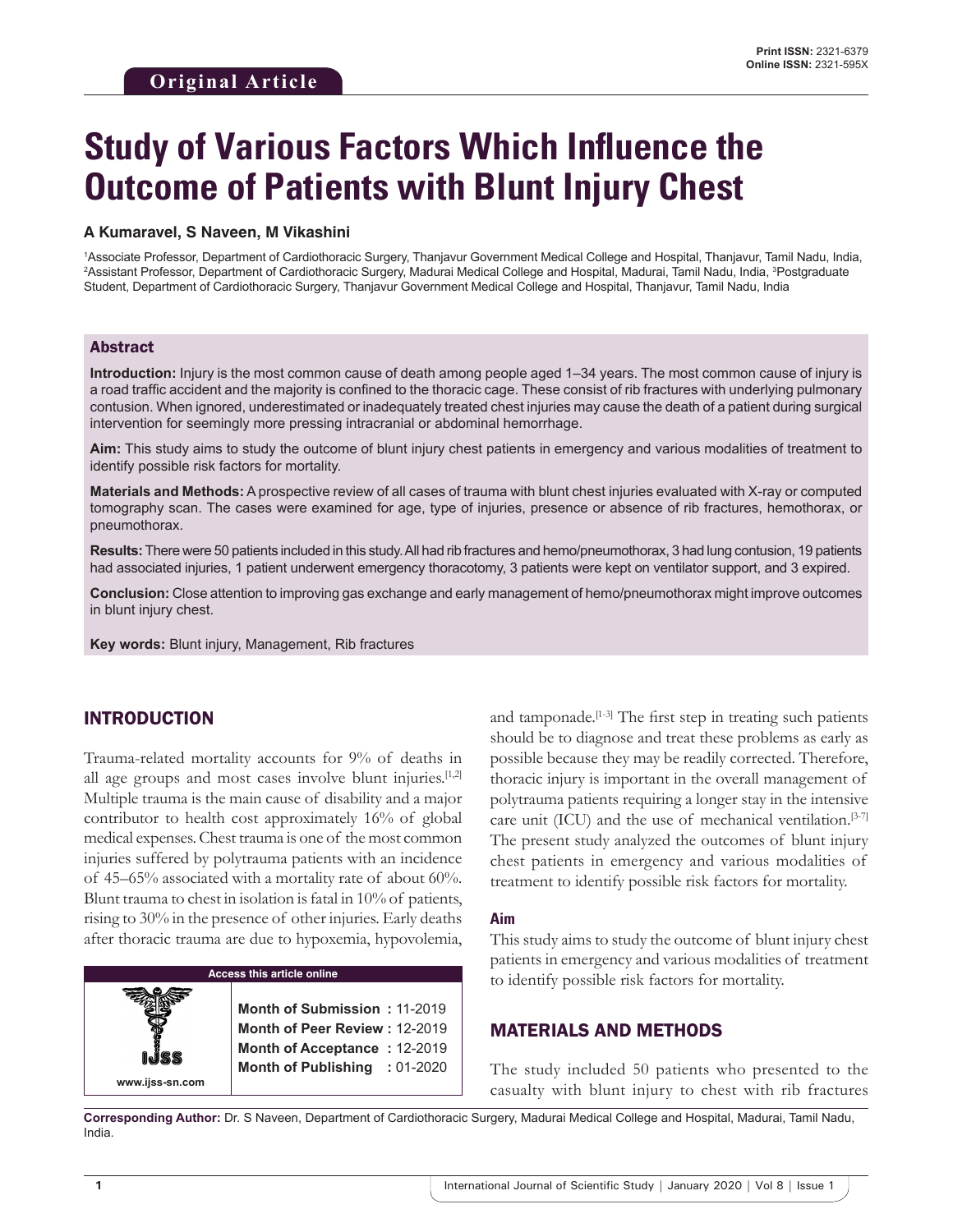and significant hemo/pneumothorax requiring tube thoracostomy with or without associated injuries. The various modes of injury, various presentations, and the various factors associated with poor outcomes such as elderly patients, multiple rib fractures, first and second rib fractures, coexisting chronic lung disease, and flail chest have been evaluated. Stable patients have been evaluated with chest X-ray, ultrasonography abdomen and pelvis, and computed tomography chest for assessing various chest injuries and associated injuries. Unstable patients with clinical evidence of tension pneumothorax, tube thoracostomy has been done without waiting for X-ray chest. Simple rib fractures were managed with analgesics, antibiotics. The first and second rib fractures were evaluated for potentially serious injuries to the chest and other organs. Patients with lower rib fractures were evaluated for underlying abdominal visceral organs (spleen on left and liver on right). Patients with multiple rib fractures and flail chest were managed in the ICU and provided thoracic epidural analgesia and ventilator support.

# RESULTS

There were 50 patients included in the study. Elderly patients, especially those with the pre-existing chronic pulmonary disease, have a higher risk. In this study, six patients were aged more than 60 years of whom one patient died. Fractures involving the first and second ribs are a definitive risk factor. In this study, two of the eight patients with fracture first or the second rib died with a mortality rate of 25%.

Flail chest is a serious injury. In this study, two patients had multiple rib fractures with a flail chest. With tube thoracostomy and ventilator support and thoracic epidural analgesia, one patient improved well. The other patient died.

The presence of lung contusion indicates serious chest injury and serious associated injuries. In this study, all three patients with lung contusion had serious chest and associated injuries.

In this study, five patients had associated head injury, three patients had spinal injuries, and nine patients had fracture bones of extremities and pelvis. Two patients died due to associated head and spinal injuries [Figure 1].

The various factors which adversely affect the outcome of a patient with blunt injury chest are flail chest, multiple rib fractures, first and second rib fractures, underlying lung contusion, and associated injuries to other vital organs. The most common cause of blunt injury chest is a road traffic accident [Figures 2 and 3].

Thoracic epidural analgesia gives good pain relief and improves survival in multiple rib fractures and flail chest patients [Figure 4].

Rib fractures with underlying hemo/pneumothorax can usually be managed effectively by tube thoracostomy.

All trauma patients should be managed by the steps of advanced trauma life support (ATLS).<sup>[8,9]</sup>

- a. Primary survey with simultaneous resuscitation to identify and treat what is killing the patient
- b. Secondary survey to proceed and identify all other injuries
- Tertiary survey and definitive care.



**Figure 1: Distribution of associated injuries**



**Figure 2: Distribution of mode of injury**



**Figure 3: Distribution of clinical presentation**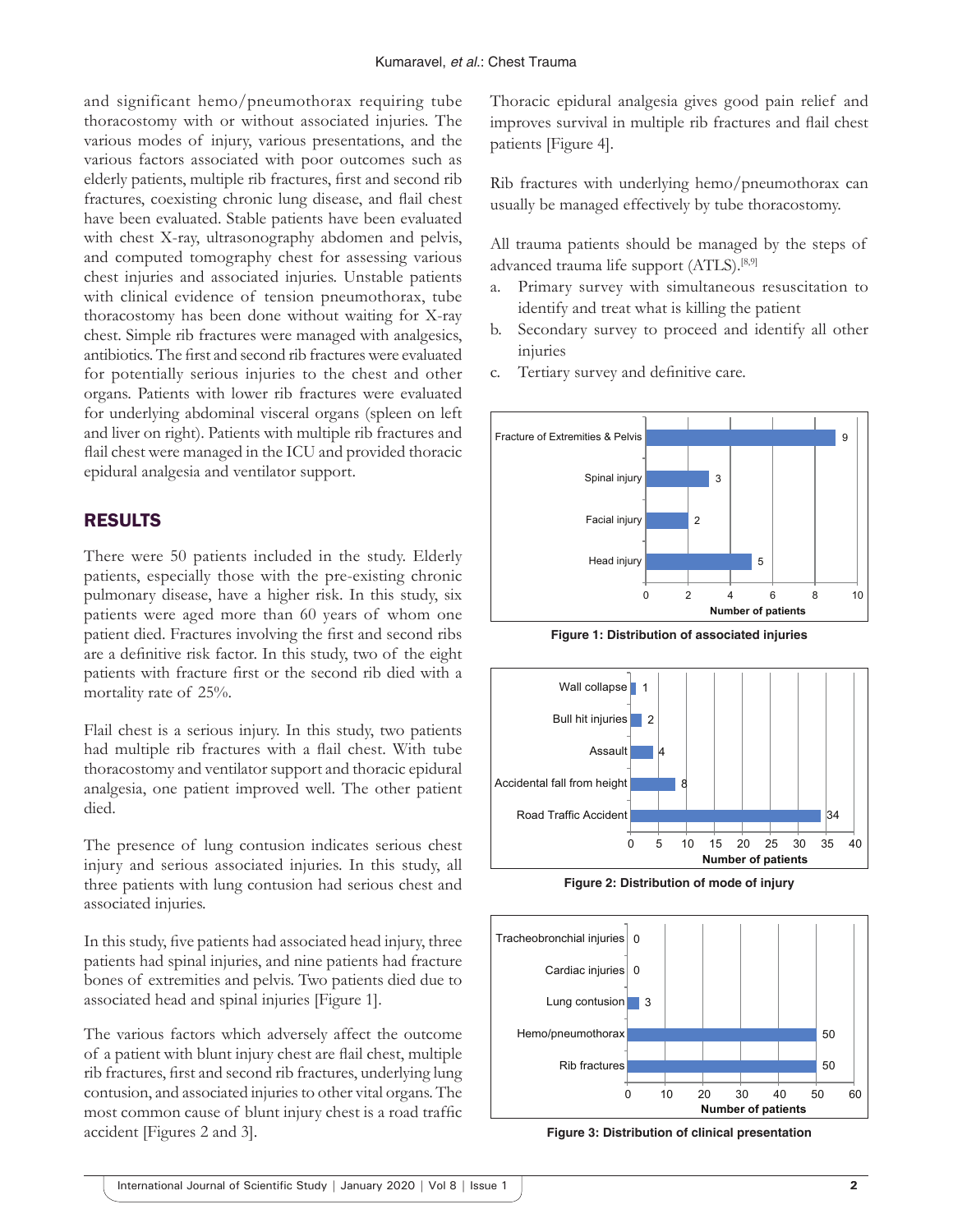

**Figure 4: Distribution of rib fractures**

Indications of thoracotomy

- a. More than 1500 ml of blood drained on chest tube insertion
- b. More than 300 ml/h of drainage for 3 consecutive h
- c. Massive air leak associated with pneumothorax
- d. Drainage of esophageal or gastric contents from the chest tube.

Flail chest patients should be managed aggressively by tube thoracostomy, oxygen, chest physiotherapy, thoracic epidural analgesia, and ventilator support if required.

Patients with a fracture of the first or second ribs should be evaluated carefully for a serious chest injury and serious injury to other vital organs.

# **DISCUSSION**

Road traffic accidents (68%) are the most common cause of blunt injury chest, the next being falls from height (16%). Blunt trauma injuries predominantly affect male individuals  $(70\%)$ .<sup>[1-3]</sup>

About 10% increase in speed translates into 40% rise in case fatality risk for the occupants of the motor vehicle.[4] The use of seat belts reduces the risk of death or serious injury for front seat occupants by 45%. Helmets reduce the risk of fatal head injury by about one-third and facial injury by two-thirds among persons who ride twowheelers. Avoiding alcohol before driving is an important preventive step.[4,5,10]

In the management of polytrauma patients, the following steps in the ATLS philosophy should be followed.[8]

- a. Primary survey with simultaneous resuscitation to identify and treat what is killing the patient
- b. Secondary survey to proceed and identify all other injuries
- c. Tertiary survey and definitive care of the injuries.

Steps in the primary survey are as follows:

- a. Airway with cervical spine protection
- b. Breathing and provision of oxygen
- c. Circulation and hemorrhage control
- d. Disability evaluation
- e. Exposure and examination completely.

Blunt trauma to the chest is fatal in 10% of patients in isolation, rising to 30% if other injuries are present.<sup>[6]</sup> The majority of chest injuries are confined to the thoracic cage. These consist of rib fractures with underlying pulmonary contusion, hemothorax, or pneumothorax.[7,10]

In this study, all the included patients had a rib fracture with significant hemo or pneumothorax which required tube thoracostomy.

Simple isolated rib fractures or rib fractures with minimal hemo or pneumothorax were managed conservatively with antibiotics, analgesics. However, they were not included in this study. Initially, parenteral analgesics were given later switched over to oral analgesics. Six patients with multiple rib fractures were given thoracic epidural analgesia. All the patients had good pain relief and were comfortable and improved well.

Patients with a fracture of the first or second ribs were evaluated carefully for serious injuries. Of the eight patients with the first or second rib fractures, two patients died. Mortality is high in the first and second rib fractures due to the associated injuries to the great vessels, abdomen and head and neck are common.

Patients with fractures of the lower ribs routinely underwent ultrasound abdomen to rule out injury to liver and spleen. Patients with pre-existing chronic pulmonary disease managed with bronchodilators, chest physiotherapy, and oxygen support.

Patients with rib fractures with underlying hemothorax or pneumothorax with respiratory distress underwent tube thoracostomy on the day of admission. Patients with multiple rib fractures with respiratory distress also underwent tube thoracostomy and were managed in the ICU and given ventilator support. Thoracic epidural analgesia was given for pain relief.

One patient with massive hemothorax and continuous blood loss in intercoastal drainage drain more than 1000 ml at the time of tube thoracostomy underwent emergency thoracotomy and was found to have a mediastinal tear which was ligated. A total of 5 units of blood transfused. Unfortunately, this patient died. Postmortem findings revealed fracture-dislocation of the left middle cranial